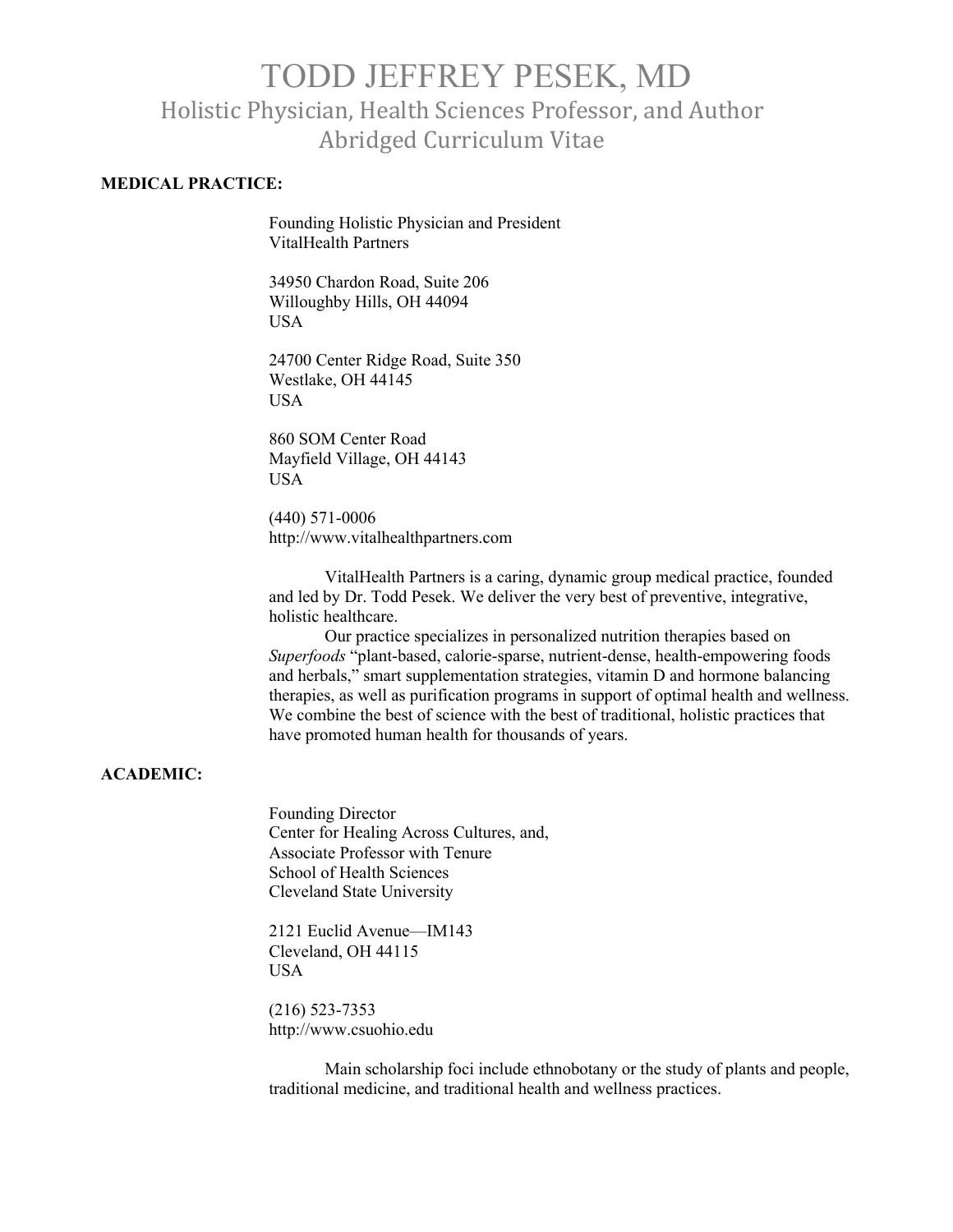The Center for Healing Across Cultures was founded to facilitate positive change in health, wellness and sustainability as we research and disseminate traditional modalities for the maintenance of health and wellness, heightening of consciousness, happiness, and wisdom in the pursuit of healthier people, their communities, and our living environment.

Cleveland State University is a public research institution that provides a dynamic setting for engaged learning. With an enrollment of more than 17,000 students, eight colleges and approximately 200 academic programs, CSU was again chosen for 2011 as one of America's Best Colleges (top 100) by *U.S. News & World Report*.

### **BUSINESSES & CONSULTING:**

Founding Partner Nutritional Roots www.nutritionalroots.com

Leading preventive, integrative, holistic health consulting and organic natural products labels that make available superfoods, herbals and dietary supplements of the utmost purity and potency. Stemming from traditional health and wellness practices of worldwide origins, we are ushering in a new era of purity, potency and sustainably in healthcare.

Chief Medical Officer Heinen's Grocery Store http://www.heinens.com http://www.heinensclubfx.com

Heinen's Grocery Store is an approximately 850 million dollar family owned and operated specialty grocer with over 20 locations throughout Cleveland, Ohio, and, Chicago, Illinois regions. Our brand is built on not only fine foods, but also on customer service and now wellness.

At Heinen's, we are committed to the overall health and longevity of our associates, customers, our neighbors and our communities. Our approach is guided by my strategy and book, Eat Yourself Super, and evident in our ever-growing selection of superfoods, as well as organic and whole foods and wellness solutions. The Heinen's commitment to wellness is further exemplified by their very appointment of a holistic MD as their Chief Medical Officer. Imagine that, a doctor in the grocery store! We have the shared vision that the grocery store is the doctor's office of the future.

### **ACHIEVEMENTS AND HONORS SUMMARY:**

- Corporate Health and Wellness Consulting Major Appointments:
	- o Chief Medical Officer (ongoing and commencing 2012), Heinen's Grocery Store, an approximately 850 million dollar family owned and operated specialty grocer with over 20 locations throughout Cleveland, Ohio, and, Chicago, Illinois regions. Our brand is built on not only fine foods, but also on customer service and now wellness. Responsible for the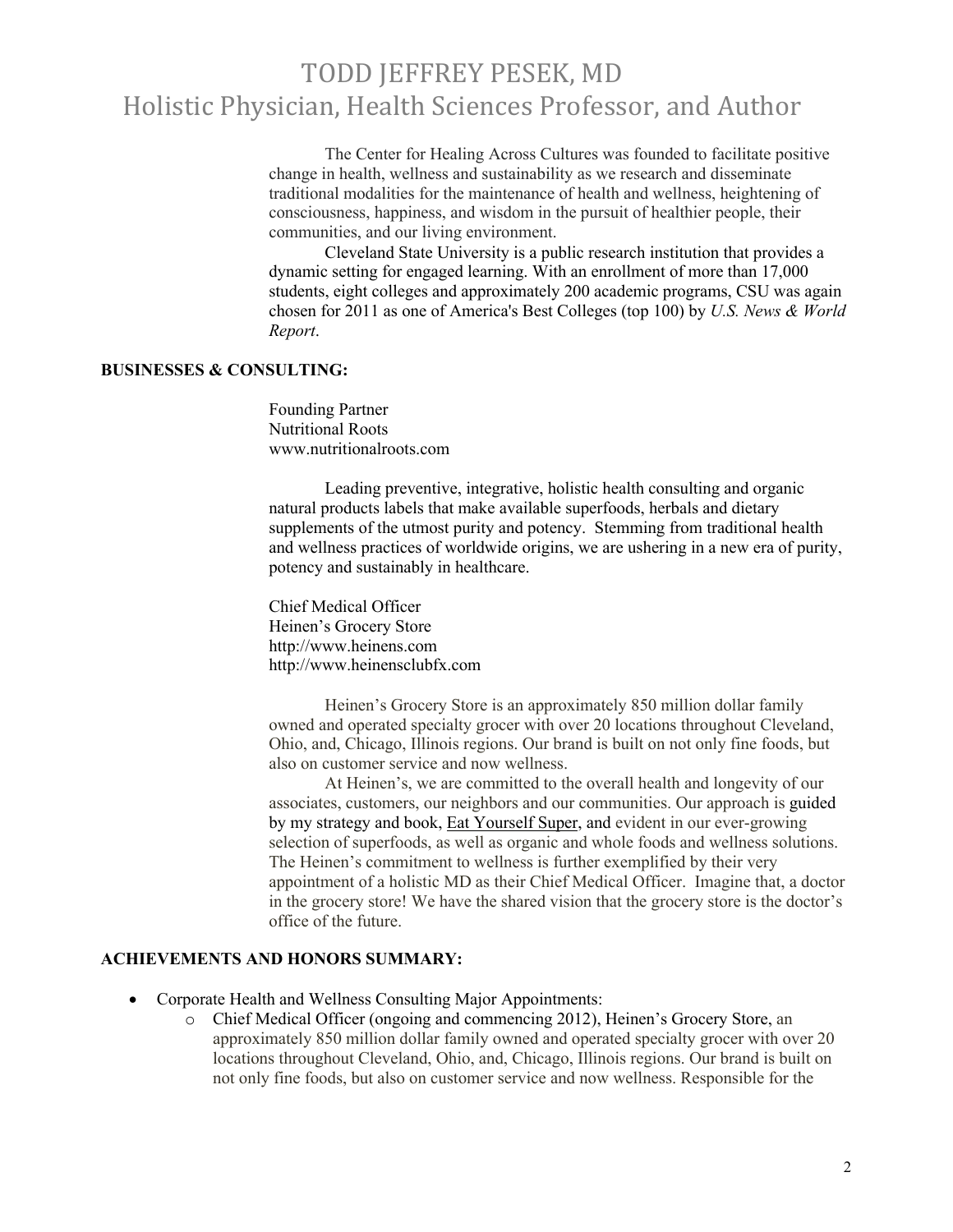rollout of Eat Yourself Super and Smart Supplementation strategies to both employees and customers.

www.heinens.com

- o Medical Director (4 year appointment and commencing 2013), Parker Hannifin, an approximately 13 billion Fortune 200 company leading the way globally in motion-control technology. Just as they lead in this specialty so too do they lead in wellness. Developed a "Path to Wellness" program guided by my strategy and book, **Eat Yourself Super**. We facilitate sustainable health and wellness of Parker employees and in doing so reduce medical expenditures (documented case studies demonstrative of millions of dollars in healthcare expenditure savings through the rollout of Eat Yourself Super and Smart Supplementation strategies to employees). www.parker.com
- Successfully led over one hundred major field research expeditions spanning decades to remote regions of the world including Appalachia, Belize, Guatamala, Alaska, Canada, Peru (Amazonia and Andean regions), India, Japan, Ireland and Costa Rica. Have established field infrastructures internationally and in particular in Belize, Costa Rica, India and Peru.
- Externally granted/funded, peer reviewed, research grants in furthering preventive, integrative, holistic medicine awarded from internationally prominent entities including: World Bank, IDRC, CIET, Parker Hannifin/Parker Hannifin Foundation, and Ohio Arts Council. With current funding and cumulative funding totals in this category exceeding two million six hundred thousand dollars.
- Over 100 peer reviewed publications, books, book chapters, documentaries, and creative works including prestigious publications with top academic publishers and in journals such as HerbalGram, EcoHealth, Ethnobotany Research and Applications, Human Ecology, Sustainability, Explore: The Journal of Science and Healing, Journal of Nutritional Disorders & Therapy, Biodiversity and Conservation, Phytochemistry, Ethnopharmacology, TeJAS, Economic Botany, Heritage and Botany.
- Author of several books including bestseller, Eat Yourself Super—One Bite at a Time: A Superfoods Journey for the Happy, Healthy and Hungry! (ISBN: 9781614481676, ePub Version: 9781614481683), Morgan-James, NY, NY, USA
- Wide array of distinguished speaking with hundreds of notable Keynote presentations given around the world including a multitude of prestigious venues like United Nations.
- Active with membership and service, including peer review and leadership, in preventive, integrative, holistic health groups internationally.

# **PERSONAL INFORMATION:**

### PERSONAL STATEMENT

With over twenty years of international research and practice experience in preventive, integrative, holistic health, I have come to specialize in disease prevention and reversal, and, longevity and vital living.

I was raised in the mountains of Appalachia in rural Pennsylvania and have embraced my calling of holistic health and wellness from an early age. My passion and purpose began with childhood rambles in those very woods, gathering comfort and learning truths from my elders and from nature. These inquisitive adventures have blossomed into extensive global studies with traditional healers and preventive, integrative, holistic health practitioners worldwide.

I have dedicated myself to the pursuit of keeping people healthy through holistic health tenets. These include hydration, superfoods nutrition, phytotherapy and herbalism, alkalinization, purification and detoxification, and, by an immersion into nature and the healing plants and traditional practices of my own Appalachian tradition, as well as healing plants and traditional practices of other cultures and practitioners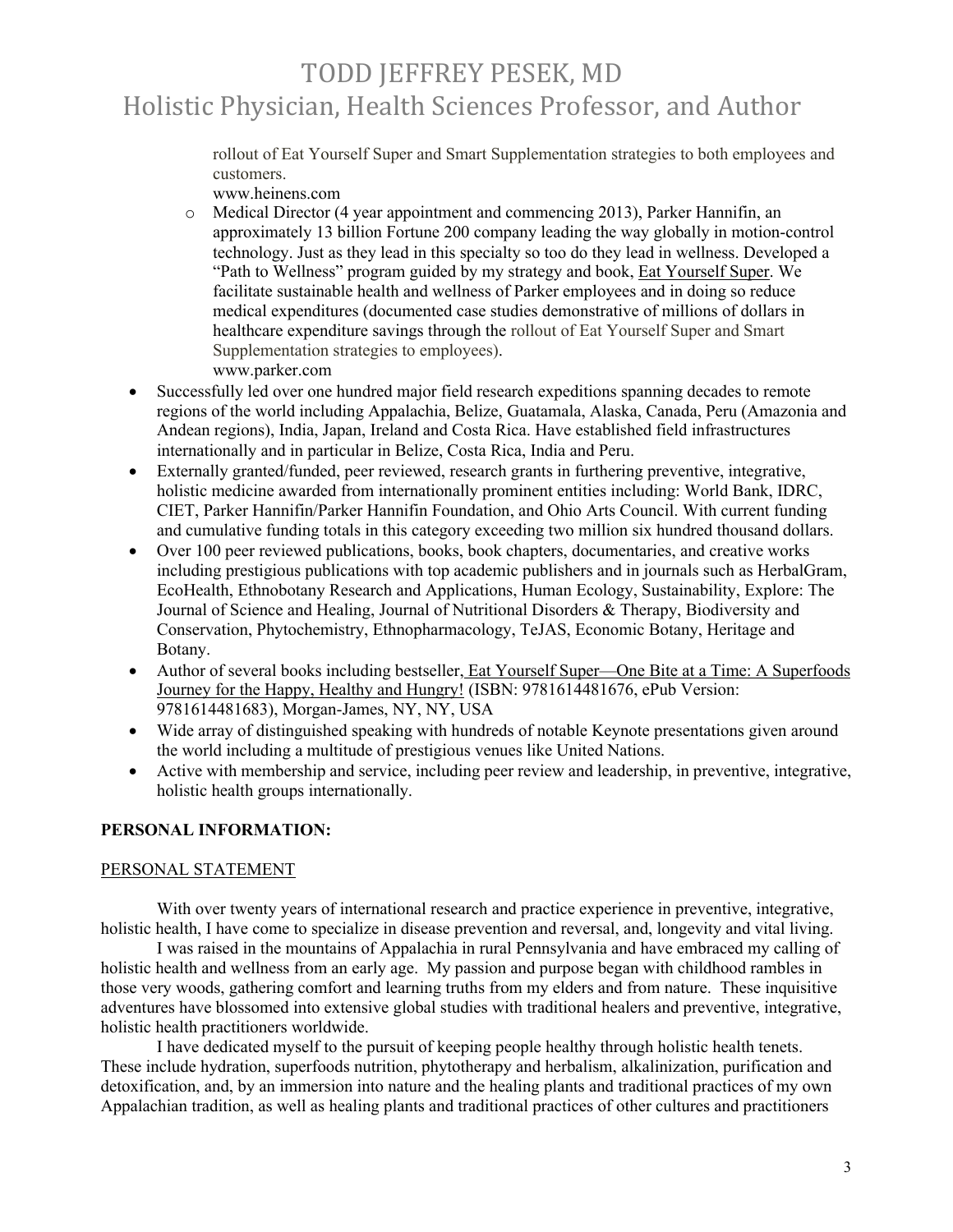learned on my journey. My work sheds light on holistic health and wellness via deep healing traditions, how they have long helped us maintain personal and planetary health and wellness, and, most importantly, how they can help us stay healthy and filled with vitality in sustainable fashion now.

- o Practice Foci
	- Preventive, Integrative, Holistic Healthcare (individual, family, community and corporate levels)
	- § Specialty foci in Disease Prevention and Reversal, and Longevity and Vital Living
	- Modern World Health: Grounded in Science and Blended with Nature
	- Eat Yourself Super
	- Smart Supplementation
	- Cleansing Made Simple
- o Research Foci
	- § Preventive, Integrative, Holistic Healthcare (individual, family, community and corporate levels)
	- Healing Across Cultures: Learning from Traditions
	- Secrets of Long Life
	- Superfoods, Longevity and Vital Living
	- Nature, Biodiversity and Health
	- Environmental Health, Detoxification, Purification and Rejuvenation
	- Consciousness, Mindfulness and Meditation
	- Ethnobotany, Natural Products, Herbalism and Phytotherapy
	- Complementary and Alternative Medicine (CAM)/Integrative Medicine
	- Sustainable Holistic Health and Wellness
	- Ecology of Medicinal Plants, Sustainability, and Conservation

# BIO

Todd J. Pesek, M.D. is a holistic physician, medical advisor, published scholar, professor, and author who specializes in disease prevention and reversal toward longevity and vital living.

Dr. Todd is founder of *VitalHealth Partners*, a private group medical practice which focuses on preventive, integrative, holistic healthcare. Dr. Pesek is also Chief Medical Officer of *Heinen's Grocery Store*, based in Warrensville Heights, Ohio, and a tenured Health Sciences Professor at *Cleveland State University,* in Cleveland, Ohio, where he teaches, researches and serves in multiple capacities, including as founding Director for the *Center for Healing Across Cultures.* In addition, he is founder of a leading superfoods and supplements companies, *Dr. Todd's Superfoods,* and *Nutritional Roots.* 

Dr. Todd was raised in the mountains of Appalachia in rural Pennsylvania and embraced his calling of holistic health and wellness from an early age. His passion and purpose began in the woods surrounding his home, gathering comfort and learning truth from his elders and the Earth. These childhood adventures blossomed into extensive study and collaboration with traditional healers and holistic health practitioners in places as far away as India, Peru and Belize. His goal is to shed light on holistic health and wellness through timeless healing traditions that have long helped maintain personal health and wellness, and can help us stay healthy and filled with vitality today.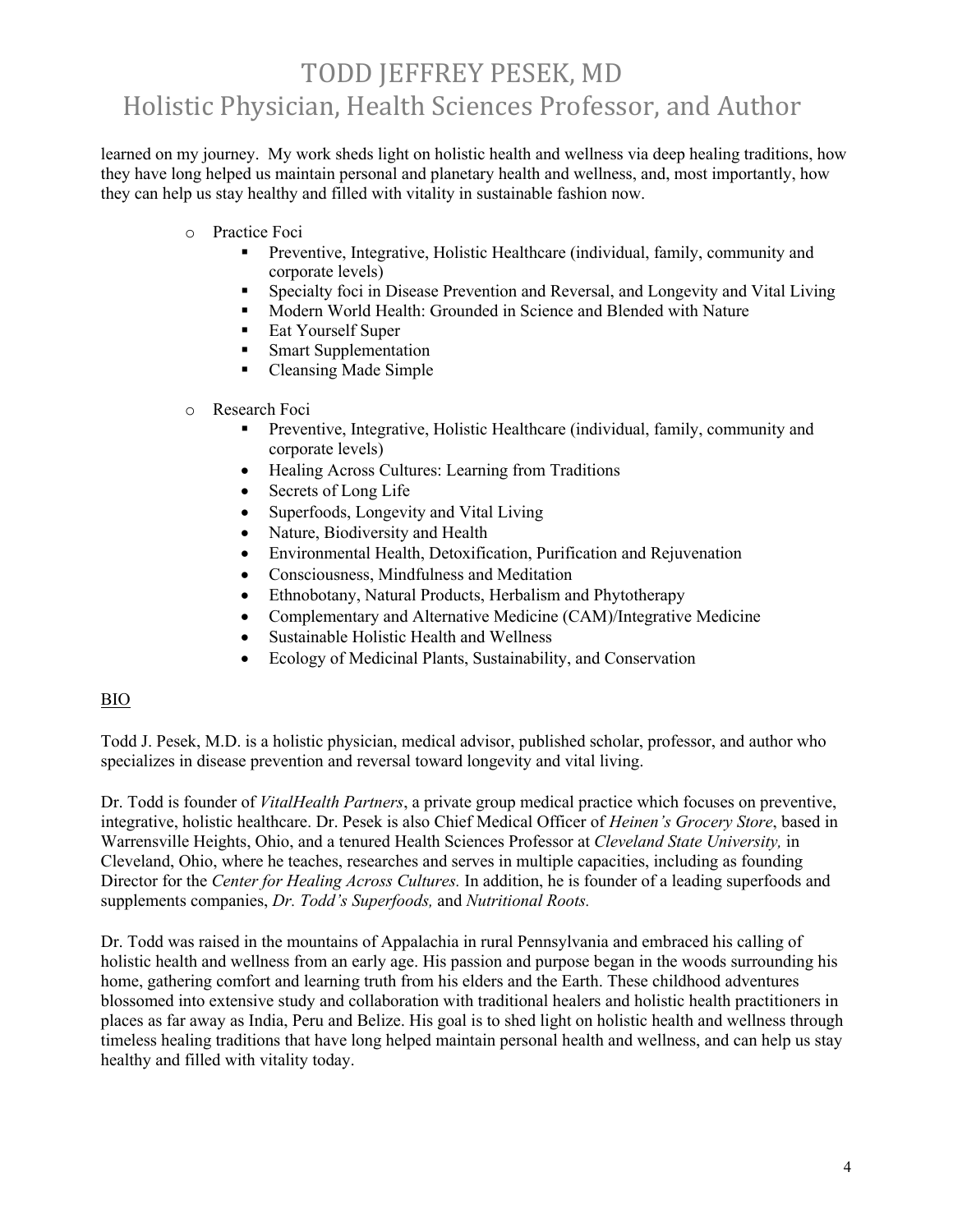His work illustrates how we all can achieve wellness through hydration, superfoods nutrition, alkalinization, and detoxification, and that an immersion into nature, healing plants and the traditional practices of the world allow for true health.

Dr. Todd received his medical doctorate from The Ohio State University College of Medicine and the Cleveland Clinic in Cleveland, Ohio, and completed his training in Medicine at Case Western Reserve University School of Medicine, St. Vincent Charity Hospital, Cleveland, Ohio.

His recent success is the health and wellness best-seller, Eat Yourself Super... One Bite at a Time: A Superfoods Journey for the Happy, Healthy, and Hungry.

To read more about Dr. Todd, visit his practice website at: www.vitalhealthpartners.com

### MEDICAL LICENSURE

General Practice Preventive, Integrative, Holistic Medicine Private Practice, Ohio, Jan 08-Present State Medical Board of Ohio License # 35.091001

# **EDUCATION AND TRAINING:**

| Grad Dec 10         | <b>Cleveland State University, Cleveland, Ohio</b><br>Academic Leadership Training, 4 CEU program offered Fall 2010                                                                                                                                                                                                                                                        |
|---------------------|----------------------------------------------------------------------------------------------------------------------------------------------------------------------------------------------------------------------------------------------------------------------------------------------------------------------------------------------------------------------------|
| Grad Jun 07         | <b>Case Western Reserve University School of Medicine</b><br>St Vincent Charity Hospital/St Luke's Medical Center, Cleveland, Ohio<br>Resident Physician, Preliminary Internal Medicine Program                                                                                                                                                                            |
| Grad Jun 04         | The Ohio State University College of Medicine and Public Health, Columbus,<br>Ohio<br>Doctor of Medicine Degree with MS III and IV (clinical training years) conducted at<br>Cleveland Clinic, Cleveland, Ohio<br>Sherman and Frances Battles Johnson Scholar, AY 2003-2004                                                                                                |
| Jun $01 -$ Sep $01$ | <b>Cleveland Clinic, Cleveland, Ohio</b><br>Neurosciences and Neurosurgery Summer Medical Student Research Fellow, Lerner<br>Research Institute                                                                                                                                                                                                                            |
| Jun 99- Jun 00      | Case Western Reserve University, Division of Geographic Medicine, Cleveland,<br>Ohio<br>Research Assistant, Develop research and prevention programs for the alleviation of<br>global disease burden with a focus in the developing world. In particular, I worked on<br>holistic approaches to Malaria, Filariasis, and Schistosomiasis in Papua New Guinea<br>and Kenya. |
| Grad Jun 99         | Northeastern University, Boston, Massachusetts<br>Biochemistry Major: Magna Cum Laude Graduate with a Bachelor of Science Honors<br>Degree in Biochemistry                                                                                                                                                                                                                 |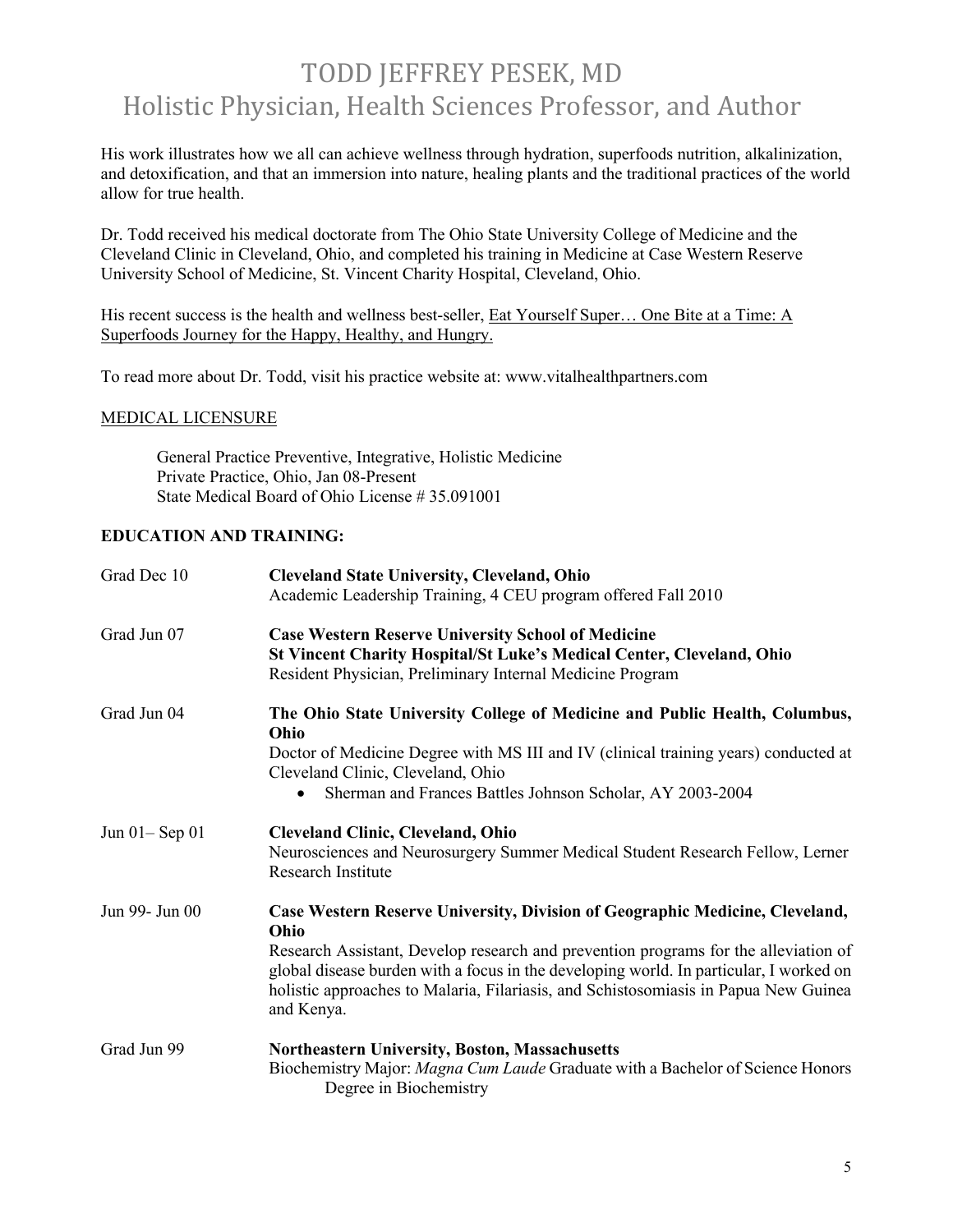Honors Thesis: "Purification and Characterization of UDP-N-Acetylglucosamine 4'- Epimerase Essential for *Giardia lamblia* Encystment" Honors Strategy Report: "Perspectives on Multidisciplinary Research"

### **SCHOLARSHIP:**

#### SELECT PUBLICATIONS

#### Books

### **Pesek T**

2012 Eat Yourself Super—One Bite at a Time: A Superfoods Journey for the Happy, Healthy and Hungry! (ISBN: 9781614481676, ePub Version: 9781614481683), Morgan-James, NY, NY, USA.

**Pesek T**, Reminick R, and Nair M

2010 Healing Across Cultures & The Good Life: An Approach to Holistic Health (ISBN: 1111222878), Cengage Learning, Florence, KY, USA.

**Pesek T**, Helton L, Reminick R, and Nair M

2007 Healing Traditions of India (ISBN: 8187474599), Olive Publications, Thiruvanthapuram, Kerela, India.

#### Book Chapters

#### **Pesek T**

2023 "Sickness and Healing" in Handler S Ed. The Commonality of Humans Through Art—How art connects mankind through the ages *(in process)*

### **Pesek T**, Cal V, Knight K, Arnason J.

2012 "Linking Conservation of Biodiversity and Culture with Sustainable Health and Wellness: The Itzama Model and Global Implications for Healing Across Cultures" in A.A. Aguirre, P. Daszak, R. Ostfeld Eds. Conservation Medicine: Applied Cases of Ecological Health (ISBN: 0195150937), Oxford University Press, New York, New York, USA.

### **Pesek T**, Helton L, Reminick R, and Nair M

2007a "Learning from Traditions of India" in Pesek, Helton, Reminick, Nair, Eds. Healing Traditions of India (ISBN: 8187474599), Olive Publications, Thiruvanthapuram, Kerela, India. 9-15.

### Nair S, **Pesek T**, and Helton L

2007b "Ayurveda: Wisdom of Life" in Pesek, Helton, Reminick, Nair, Eds. Healing Traditions of India (ISBN: 81-87474-59-9), Olive Publications, Thiruvanthapuram, Kerela, India. 73-80.

#### Peer Reviewed Journal Articles

Walshe-Roussel B, London M, Otarola Rojas M, Cal V, **Pesek T**, Arnason J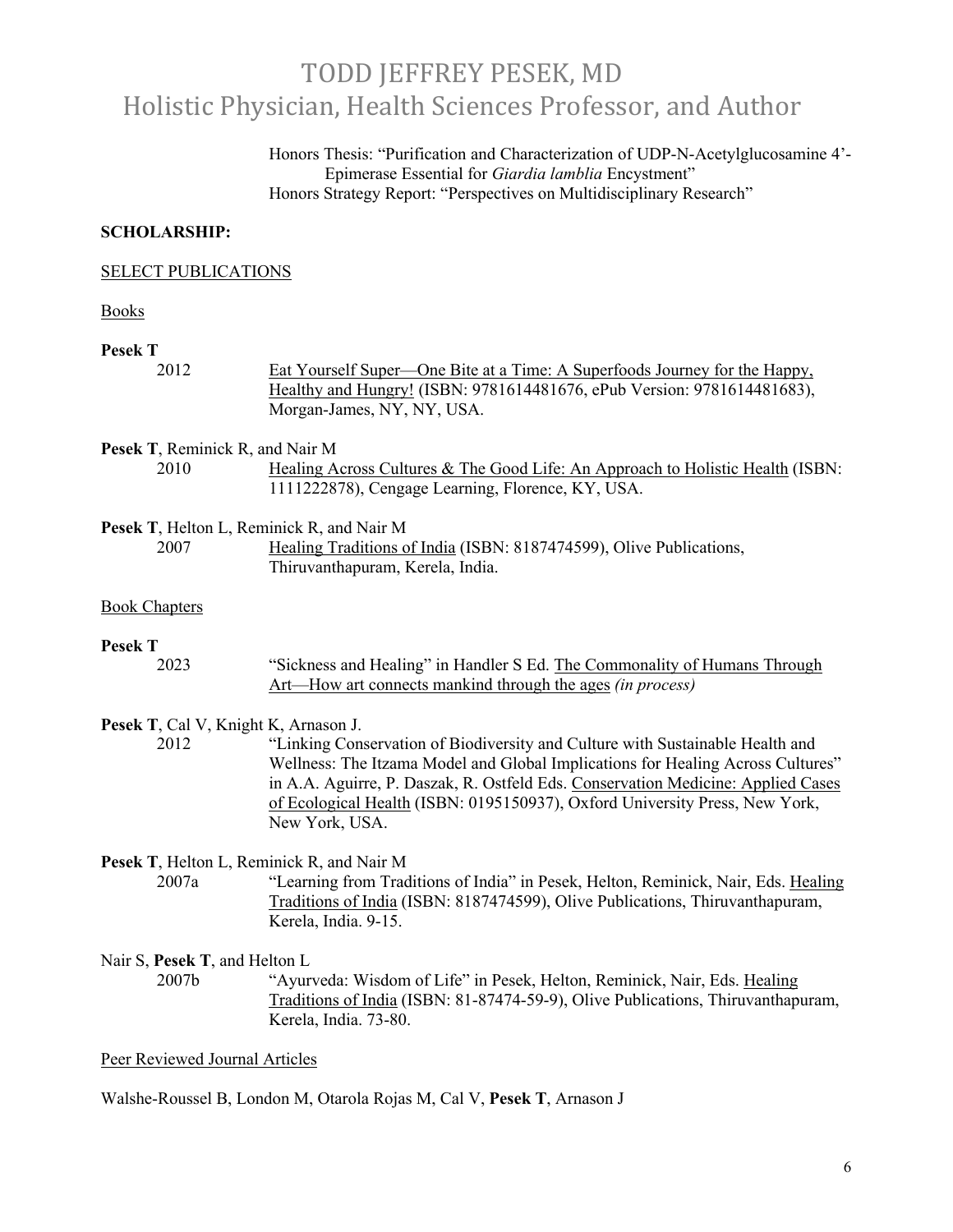| 2023      |                           | "Ethnopharmacology of immunomodulatory treatments used by the Q'eqchi' Maya<br>of Belize." Ethnopharmacology. (in process)                                                                                                                                                                                                                                                                 |
|-----------|---------------------------|--------------------------------------------------------------------------------------------------------------------------------------------------------------------------------------------------------------------------------------------------------------------------------------------------------------------------------------------------------------------------------------------|
| 2023      |                           | Pesek T, Cal V, Walshe-Roussel B, Ferrier J, Arnason, J<br>"Itzamma: The Evolution of Traditional Healing by Q'eqchi' Maya, Southern<br>Belize, Central America" HerbalGram. (in process)                                                                                                                                                                                                  |
| 2023      |                           | McGervey C, Davies E, Cal V, Walshe-Roussel B, Ferrier J, Arnason, J, Pesek T<br>"Indigenous Q'eqchi Maya ex situ conservation of medicinal plant resources at<br>Itzamma Garden as a window into health management need in Toledo District of<br>Southern Belize: A model for community-based participatory research and culturally<br>relevant healthcare" Economic Botany. (in process) |
| 2022      |                           | Arnason J, Cal V, Pesek T, Awad R, Bournbonnais Spear N, Collins S, Otarola Rojas M, Walshe Roussel B,<br>Audet P, Anh Ta C, Balick M, Ferrier J<br>"A review of Ethnobotany and Ethnopharmacology of traditional medicines used by                                                                                                                                                        |
|           |                           | Q'eqchi Maya healers in Southern Belize." Botany. 100: 219-230                                                                                                                                                                                                                                                                                                                             |
| 2020      |                           | Ferrier J, Pesek T, Caal F, Cal V, Balick M, Arnason J<br>"A Classic Maya Mystery of a Medicinal Plant and Maya Hieroglyphs." Heritage.<br>$3(16): 275 - 282$                                                                                                                                                                                                                              |
| 2019      |                           | Walshe-Roussel B, Otarola Rojas M, Sanches Vindas P, Croat T, Cal V, Pesek T, Arnason J<br>"Ethnobotany of Immunomodulatory Treatments Used by the Q'eqchi' Maya of<br>Belize." Economic Botany. 73(2): 154-170.                                                                                                                                                                           |
| 2018      |                           | Ferrier J, Pesek T, Caal F, Cal V, Balick M, Arnason J<br>"Antidiabetic Traditional Medicines of Q'eqchi' Maya Healers and their<br>Antiglycation Potential" J Ethnopharmacology. 224: 504-511.                                                                                                                                                                                            |
| 2016      | Pesek T, Cal V, Arnason J | "Healing Across Cultures: The Itzamma Project in Sustaining Plants, People and<br>Global Health." TeJAS. 1(1): 76-87.                                                                                                                                                                                                                                                                      |
| Arnason J |                           | Walshe-Roussel B, Choueiri C, Saleem A, Asim M, Caal F, Cal V, Otarola Rojas M, Pesek T, Durst T,                                                                                                                                                                                                                                                                                          |
| 2013      |                           | "Potent anti-inflammatory activity of sesquiterpene lactones from Neurolaena<br><i>lobata</i> , a Q'eqchi' Maya traditional medicine." Phytochemistry. 92: 122-127.                                                                                                                                                                                                                        |
| Arnason J |                           | Audet P, Walshe-Roussel B, Cal V, Caal F, Otarola Rojas M, Sanchez Vindas P, Poveda L, Pesek T,                                                                                                                                                                                                                                                                                            |
| 2013      |                           | "Indigenous ex situ conservation of Q'eqchi' Maya medicinal plant resources at the<br>Itzama Garden - Indian Creek, Belize, C.A." Human Ecology. 41(2): 313-324.                                                                                                                                                                                                                           |
|           | Relph A, and Pesek T      |                                                                                                                                                                                                                                                                                                                                                                                            |
|           | 2011a                     | "Acai, <i>Euterpe oleracea</i> : Rethinking Treatment for<br>Inflammatory Conditions" Journal of Nutritional Disorders & Therapy. 1:103.                                                                                                                                                                                                                                                   |

Abramiuk M, Dunham P, Cummings L, Yost C, **Pesek, T**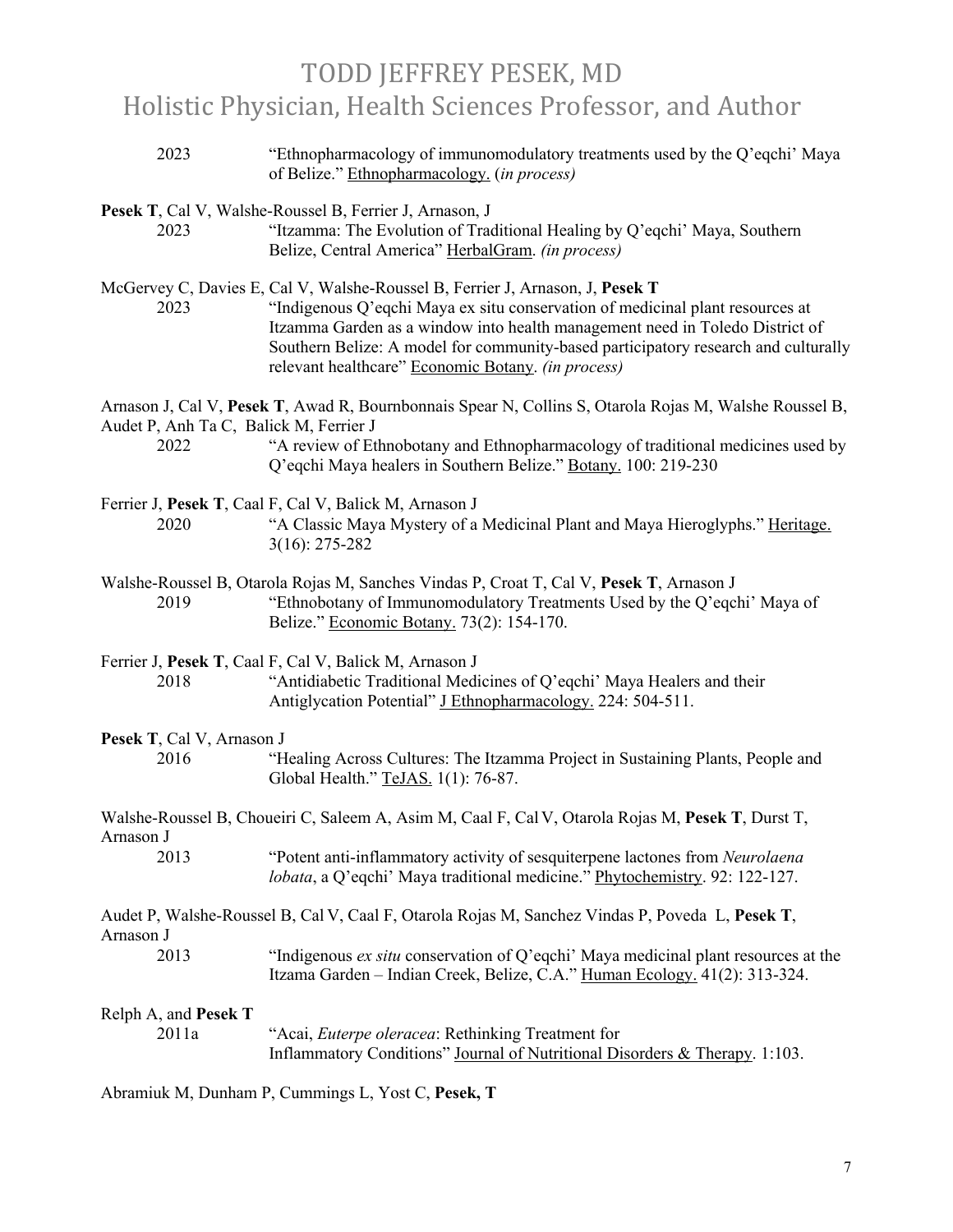2011b "Paleoethnobotany and Linking Past and Present: Maya Nutritional and Medicinal Plant Use and Sustainable Cultivation Strategy in the Maya Mountains, Belize" Ethnobotany Research and Applications. 9: 257-273.

### **Pesek T**, Reminick, and Nair M

- 2010a "Secrets of Long Life: Cross-Cultural Explorations in Sustainably Enhancing Vitality and Promoting Longevity via Elders' Practice Wisdom" Explore: The Journal of Science and Healing. 6(6): 352-358.
- **Pesek T**, Abramiuk, M, Cal V, Rojas M, Collins S, Sanchez P, Poveda L, Arnason, J 2010b "Q'eqchi' Maya Healers Traditional Knowledge in Prioritizing Conservation of Medicinal Plants: Culturally Relative Conservation in Sustaining Traditional Holistic Health Promotion" Biodiversity and Conservation. 19(1): 1-20.
- Otarola-Rojas M, Collins S, Cal V, Arnason J, Poveda L, Sanchez P, **Pesek T** 2010c *"*Sustaining Rainforest Plants, People and Global Health: A model for learning from traditions in community based conservation and holistic health promotion as implemented by the Q'eqchi' Maya Healers, Maya Mountains, Belize" Sustainability. 2(11): 3383-3398.
- **Pesek T**, Abramiuk, M, Garagic, D, Fini, N, Meerman, J, Cal, V. 2009a "Sustaining Plants and People: Traditional Q'eqchi' Maya Botanical Knowledge and Interactive Spatial Modeling in Prioritizing Conservation of Medicinal Plants for Culturally Relative Holistic Health Promotion" EcoHealth. 6(1): 79-90.

Dunham P, Abramiuk M, Cummings L, Yost C, **Pesek T**

2009b "Ancient Maya Cultivation in the Southern Maya Mountains of Belize: Complex and sustainable strategies uncovered" Antiquity. Project Gallery. 83(319).

Abramiuk M, Wanyerka P, **Pesek, T** 2009c "The Discovery of a Maya Stela at Quebrada de Oro, Toledo District, Belize" Antiquity. Project Gallery. 83(319).

**Pesek T**, Helton L, Reminick R, D. Kannan, Nair M.

2008 "Healing Traditions of Southern India and the Conservation of Culture and Biodiversity: A Preliminary Study" Ethnobotany Research and Applications. 6: 471- 479.

**Pesek T**, Cal V, Fini N, Cal M, Rojas M, Sanchez P, Poveda L, Collins S, Knight K, Arnason, J 2007 "Itzama: Revival of Traditional Healing by Q'eqchi' Maya, Southern Belize, Central America" HerbalGram. 76: 34-43.

**Pesek T**, Helton L, and Nair M

2006a "Healing Across Cultures: Learning from Traditions" EcoHealth. 3(2): 114-118.

**Pesek T**, Cal M, Cal V, Fini N, Minty C, Dunham P, Sanchez P, Poveda L, Arnason J 2006b "Rapid Ethnobotanical Survey of the Maya Mountains Region, Southern Belize, Central America: A Pilot Study." Trees for Life Journal. 1(10): 1-12.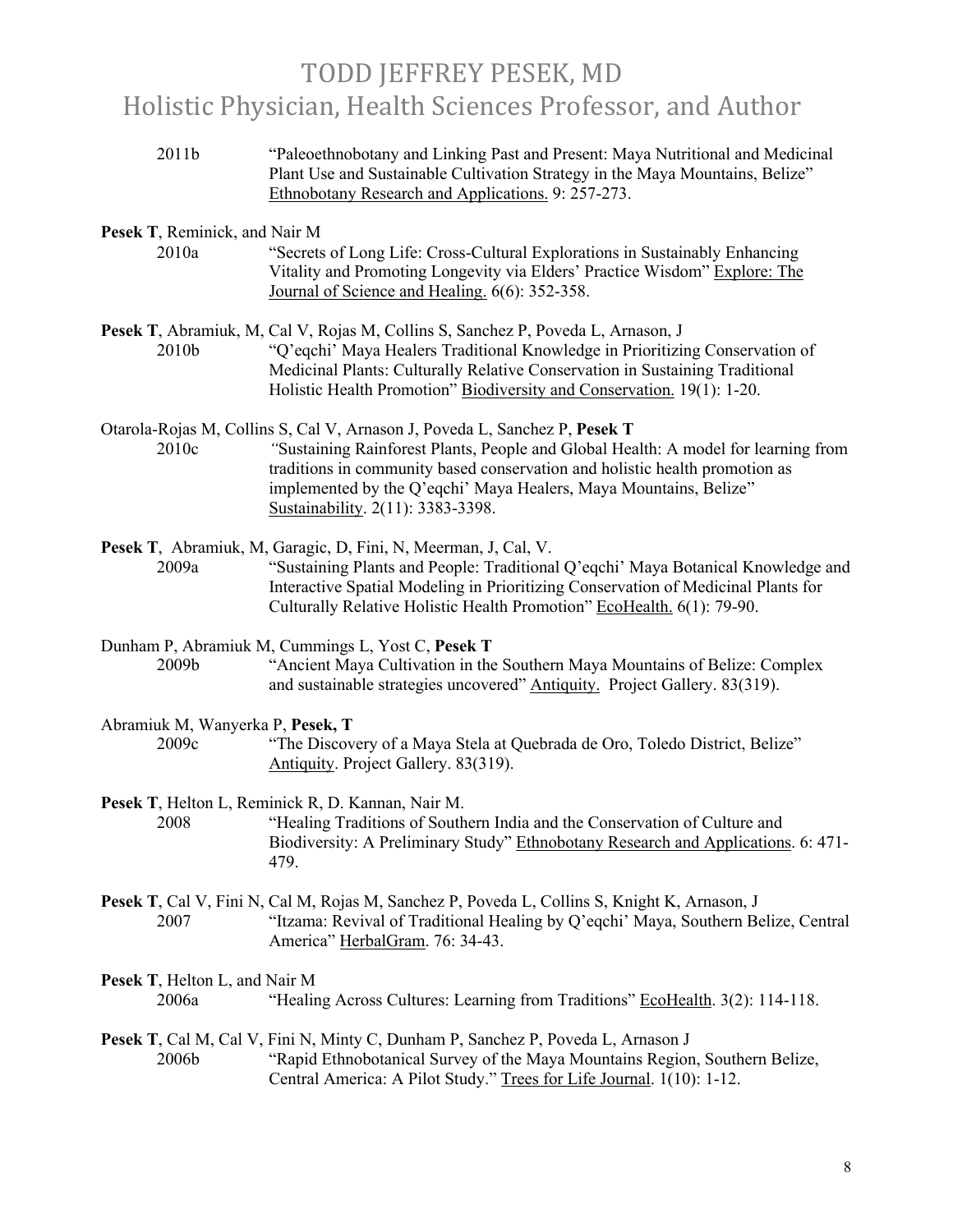### Peer Reviewed Presentations and Abstracts

### Ferrier J, **Pesek T**, Caal F, Cal V, Balick M, Arnason J

2013 "K'an, *Tynanthus guatemalensis* Donn.Sm.: The Taxonomic and Archaeological Mystery Behind a Maya Antidiabetic Medicinal Plant," The Best of Both Worlds— Tradition and Modern Approaches, Natural Health Products Research Society of Canada, Windsor, Ontario, Canada. May 12-15, 2013.

Walshe-Roussel B, Choueiri C, Woolfson K, Wilson S, London M, Saleem A, Caal F, Cal V, Otarola Rojas M, **PesekT**, Durst T, Arnason J

2013 "Anti-inflammatory natural products from traditional medicines used by the Q'eqchi' Maya of Belize" The Best of Both Worlds—Tradition and Modern Approaches, Natural Health Products Research Society of Canada, Windsor, Ontario, Canada. May 12-15, 2013.

Walshe-RousselB, ChoueiriC, London M, Saleem A, Caal F, Cal V, **PesekT**, Durst T, Arnason J 2011 "Ethnopharmacology of anti-inflammatory botanicals used by the Q'eqchi' Maya of Belize" Phytochemical Society of North America International Conference, Hawaii, USA, 10-15 Dec 2011.

### **Pesek T**

2011 "Opening Remarks and State of Research—Itzama" Itzama Project International Research Conference, Belize, Central America, 19-20 Aug 2011.

### Elmlinger B, Reminick R, Nair M, and **Pesek, T**.

2011 "Superfoods and Sustainable Healthcare" Ayushya: A Two Day Workshop on Integrative Health, Healing and Wholeness, Sponsored by UGC Loyola Campus, Trivandrum, Kerala, India, 7-8 July 2011.

### Capuano D, Reminick R, Nair M, and **Pesek, T**.

2011 "Effects of Meditation on American College Students' Anxiety and Stress Levels" Ayushya: A Two Day Workshop on Integrative Health, Healing and Wholeness, Sponsored by UGC Loyola Campus, Trivandrum, Kerala, India, 7-8 July 2011.

### **Pesek T.**

2011 Chair, Ethnomedicine Session, 34th Annual Meeting Society of Ethnobiology, Historical and Archaeological Perspectives in Ethnobiology, Columbus, OH, 4–7 May 2011.

### **Pesek T**, Cal V, Caal F, Arnason J.

2011 "Maya Mountains Ethnobotany and Ecology Project" Ethnomedicine Session, 34th Annual Meeting Society of Ethnobiology, Historical and Archaeological Perspectives in Ethnobiology, Columbus, OH, 4–7 May 2011.

## Walshe-Roussel B, Choueiri C, London M, Saleem A, Caal F, Cal V, **Pesek T**, Dust T, Arnason, J 2010 "Ethnobotany and pharmacology of anti-inflammatory botanicals used by the Q'eqchi' Maya of Belize," Ontario Ginseng Innovation Research Consortium-Canadian Institute of Chinese Medicinal Research; Production, Pharmacology and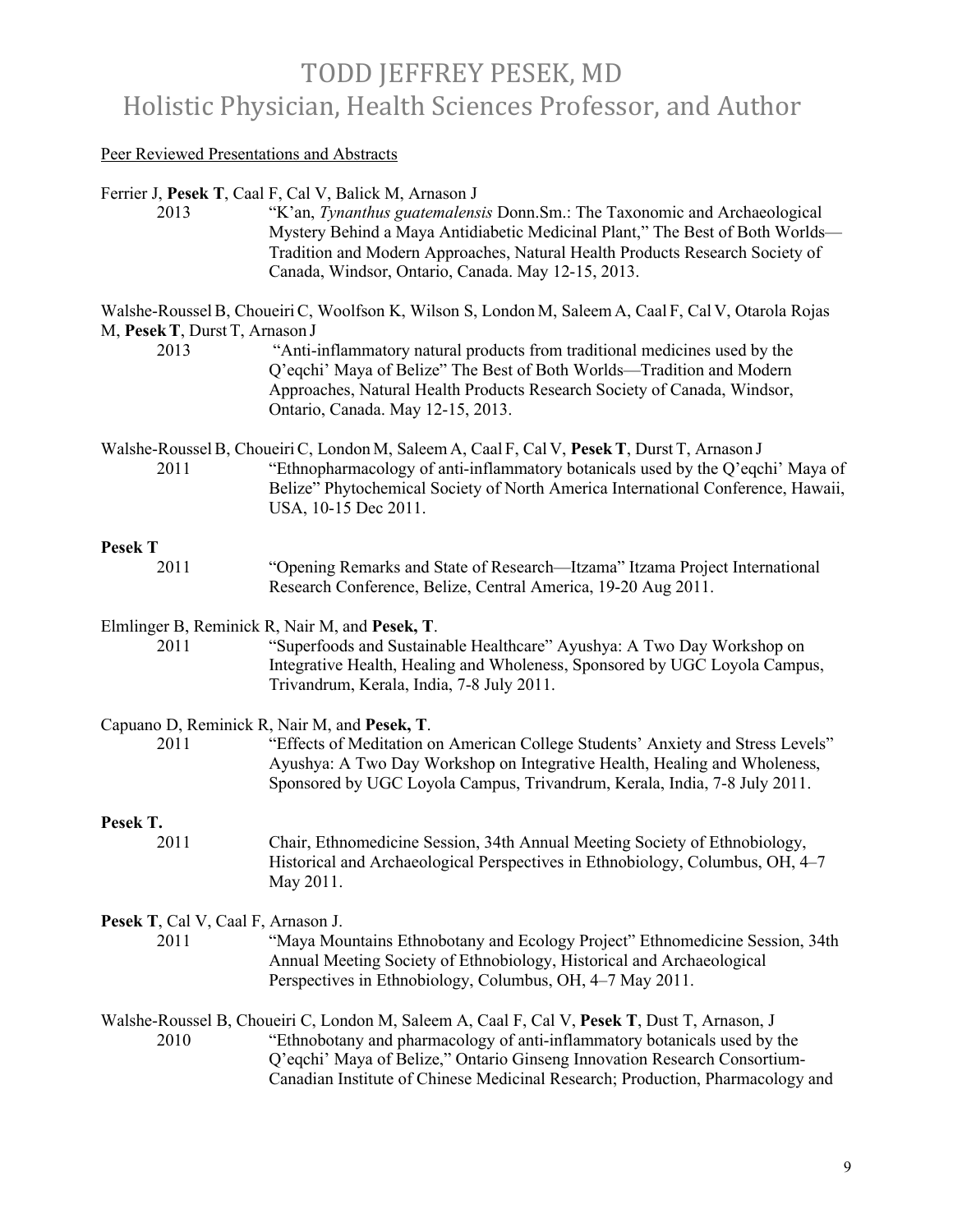Health Benefits of Traditional Medicines Conference, Ottawa, Canada, October 23- 25, 2010. *This poster and oral presentation awarded joint first prize.*

| 2009                              | Cal V, Arnason J, Ferrier J, Walshe-Roussel B, Pesek T<br>Co-Chair, Ethnomedicine Workshop, "Efficacy of traditional medicines: Maya<br>traditional medicines and cultural development in Belize," National Aboriginal<br>Health Organization (NAHO), Canada, Ottawa, Canada. November 26, 2009.                                                                                                                  |
|-----------------------------------|-------------------------------------------------------------------------------------------------------------------------------------------------------------------------------------------------------------------------------------------------------------------------------------------------------------------------------------------------------------------------------------------------------------------|
| 2008                              | Pesek T, Cal V, Collins S, Rojas M, Poveda L, Sanchez P, Arnason J<br>"In situ and ex situ conservation of Q'eqchi' medicinal plant resources, southern<br>Belize, C.A.: a model in learning from traditions and participatory research" Science<br>Across Borders Global Natural Health Products Research Conference, Natural<br>Health Products Research Society of Canada, Toronto, Canada. March 26-29, 2008. |
| 2008                              | Walshe-Roussel B, Treyvaud-Amiguet V, Moher M, Maquin P, Cal V, Pesek T, Arnason J<br>"Quantitative ethnobotanical symptom assessment of immunomodulatory treatments<br>used by the Q'eqchi' Maya of Belize", Science Across Borders Global Natural<br>Health Products Research Conference, Natural Health Products Research Society of<br>Canada, Toronto, Canada. March 26-29, 2008.                            |
| <b>Pesek T</b> and Cal V<br>2008  | "Healing Across Cultures: Sustaining Plants and People" Closing Plenary Preso for<br>United Nations Convention on Health and Biodiversity (COHAB 2008), Galway,<br>Ireland. February 28, 2008. This presentation was selected during Peer Review to<br>be invited as Closing Plenary.                                                                                                                             |
| <b>Pesek T</b><br>2007            | "Essence of Nature: Native American Healing Traditions" Healing Across<br>Cultures: Learning From Traditions International Symposium, Centre for<br>Environmental Studies, Amrita Vishwa Vidyapeetham University, Coimbatore,<br>India. July 9, 2007.                                                                                                                                                             |
| <b>Pesek T</b>                    |                                                                                                                                                                                                                                                                                                                                                                                                                   |
| 2007                              | "Healing Traditions of the Maya People of Central America" Healing Across<br>Cultures: Learning From Traditions International Symposium, Loyola College of<br>Social Sciences, Thiruvanthapuram, Kerala, India. July 5, 2007.                                                                                                                                                                                     |
| Helton L, Nair M, Pesek T<br>2007 | "A Cross Cultural Look at Centenarians and our Elderly: Secrets of long life and<br>wellness beyond modern medicine". Joint Conference of the American Society on<br>Aging and the National Council on Aging, Chicago. March 7, 2007.                                                                                                                                                                             |
| <b>Pesek T</b><br>2006            | "Traditional Healing and Medicinal Plants for Sustainable Development";<br>Sustainable Development and Environmental Protection Symposium, US<br>Department of State, International Visitor Leadership Program, Cleveland State<br>University Cole Center. April 28, 2006.                                                                                                                                        |

Nair M, Helton L, **Pesek T**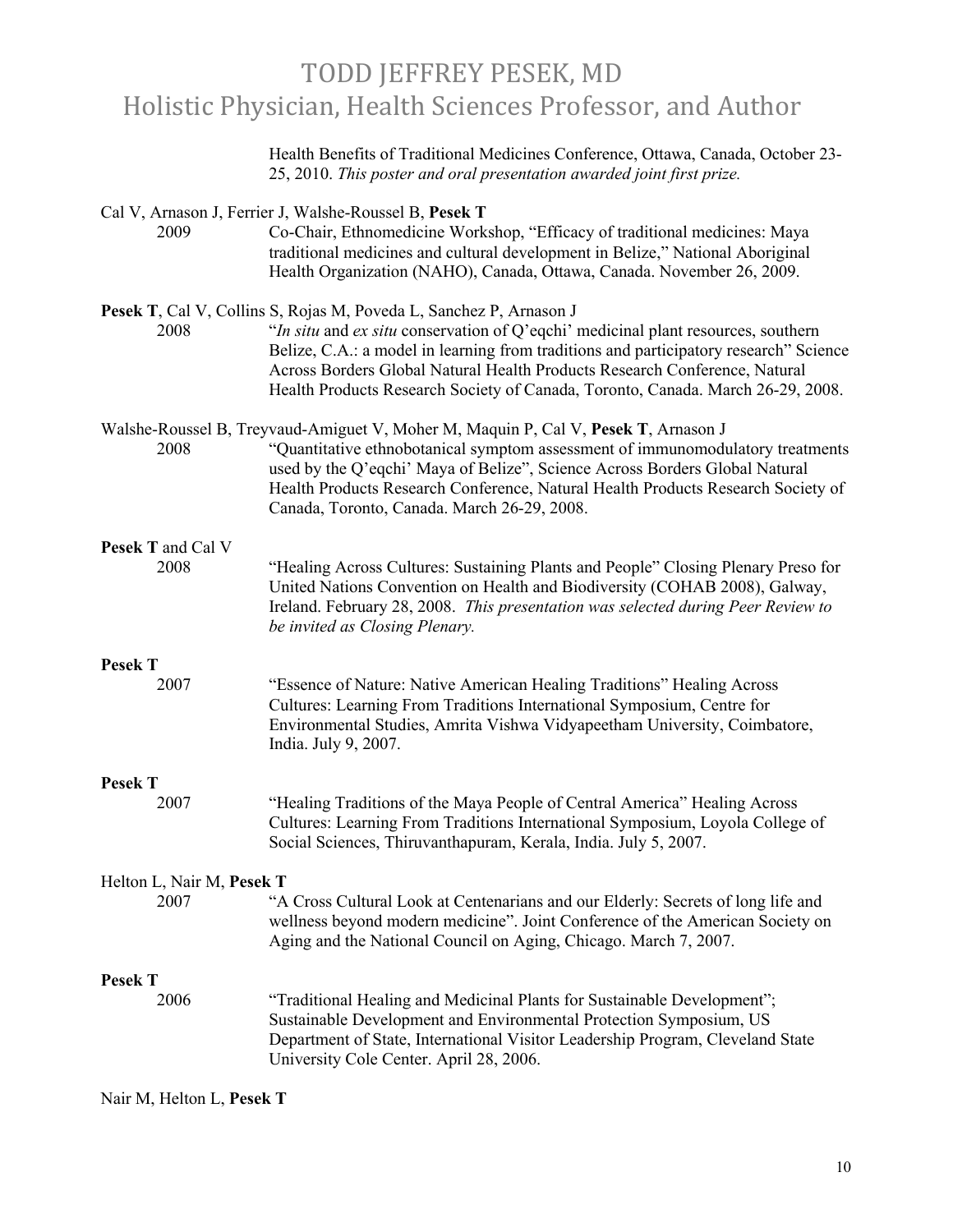| 2006 | "Self to Society: Impact of Environment in the Paradigm of body, mind, and spirit." |
|------|-------------------------------------------------------------------------------------|
|      | International Conference on Integrated Value Education. Bangalore, India. June 26,  |
|      | 2006.                                                                               |

## Helton L, **Pesek T**

2005 "Healing Across Cultures: Approaches to holistic practice". Ohio College Association of Social Work Educators Annual Conference, Cleveland, Ohio. April 1, 2005.

### Major Funding and Competitive Grants

Ohio Arts Council, Traditional Arts, Music as Medicine; concluded 2020; \$4180 Parker Hannifin/Parker Hannifin Foundation; concluded 2017; \$2,500,000 Aboriginal Health Research Network Secretariat (CIET); concluded 2012; \$50,000 International Development Research Centre (IDRC); concluded 2008; \$48,138 World Bank, Indigenous Peoples Fund Award to BITI/KMHA; concluded 2006; \$50,000 Cleveland State University Startup Funding; concluded 2011; \$25900

### Major Copyrights

"Dr. Todd's Superfoods Pyramid © 2011, Dr. Todd J. Pesek, MD. All rights reserved. "Dr. Todd's Know Your Numbers" © 2011, Dr. Todd J. Pesek, MD. All rights reserved. "Dr. Todd's Superfoods Recommendations © 2013, Dr. Todd J. Pesek, MD. All rights reserved. "Dr. Todd's Certified Holistic Health Coach (CHHC) Training Program" © 2013, Dr. Todd J. Pesek, MD. All rights reserved. "Dr. Todd's Smart Supplementation Pyramid © 2014, Dr. Todd J. Pesek, MD. All rights reserved. "Dr. Todd's Smart Supplementation Recommendations © 2014, Dr. Todd J. Pesek, MD. All rights reserved.

# **TEACHING:**

### ACADEMICS

| <b>August 2004-Present</b> | <b>Specialty Courses:</b>                                                                                                                                                                                                                                                                                                                                                                                                                                                                                                                                                                                                                                                                                                                                                                         |
|----------------------------|---------------------------------------------------------------------------------------------------------------------------------------------------------------------------------------------------------------------------------------------------------------------------------------------------------------------------------------------------------------------------------------------------------------------------------------------------------------------------------------------------------------------------------------------------------------------------------------------------------------------------------------------------------------------------------------------------------------------------------------------------------------------------------------------------|
|                            | HSC 488/588 Complementary and Alternative Medicine (CAM) (online)<br>-introductory survey examining CAM, its current trends, literature and<br>evidence based practice as well as its underpinnings in diversity and culture<br>and how it ushers in a holistic, sustainable healthcare paradigm<br>HSC 341/541 Environmental Health (online)<br>-sustainability approach via understanding of ecological integrity and the<br>promising possibilities of linking human health with traditional health and<br>wellness practices, environmental conservation, and sustainability<br>HSC 305/505 Culture and Healthcare (lecture and online)<br>-promotion of cultural relativity supportive of development of clinical<br>cultural competence and a learning from traditions approach to holistic |
|                            |                                                                                                                                                                                                                                                                                                                                                                                                                                                                                                                                                                                                                                                                                                                                                                                                   |